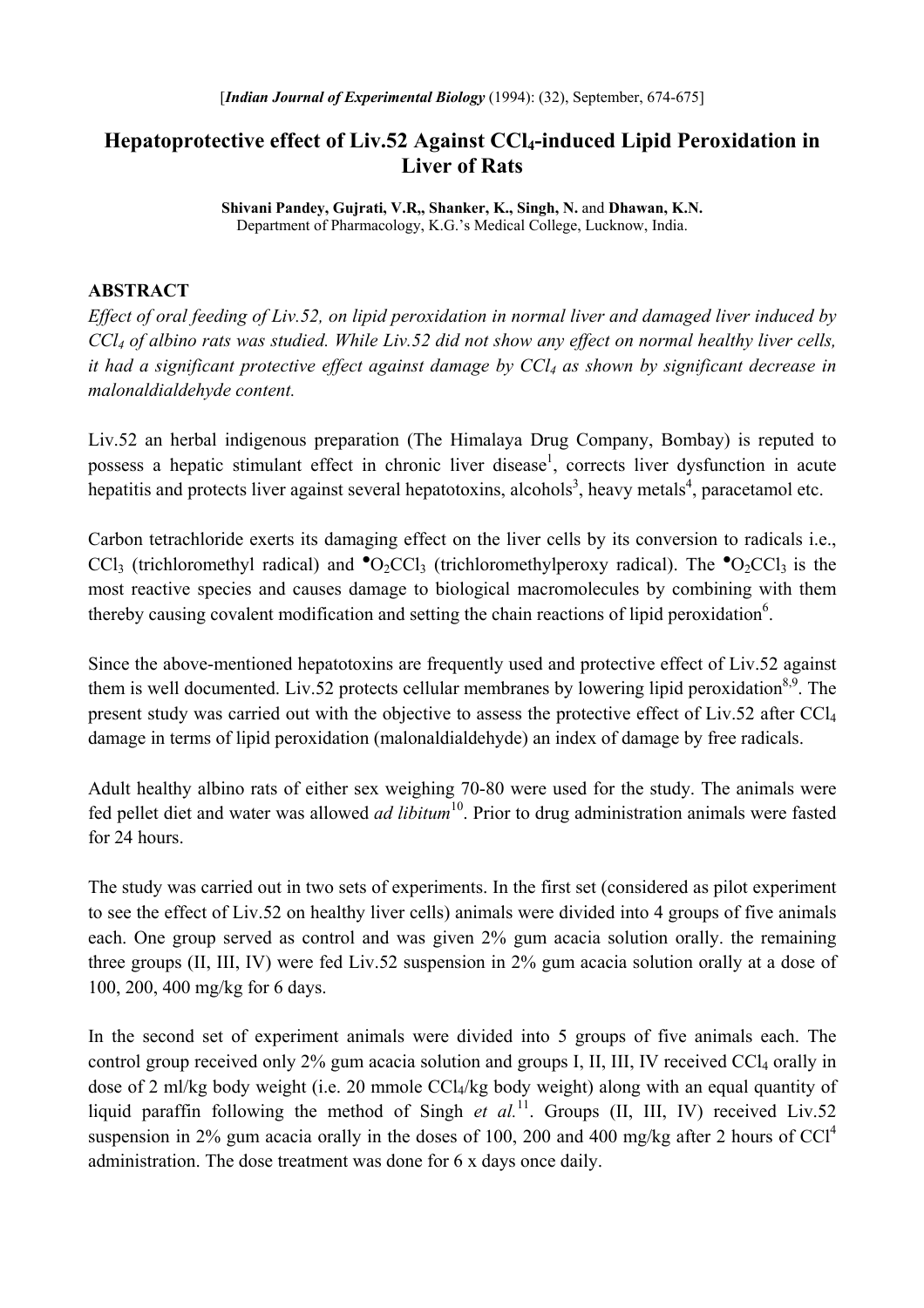After  $6<sup>th</sup>$  day all rats were sacrificed by decapitation, the livers were removed, washed with chilled normal saline and were weighed. 30% w/v liver homogenates were prepared in ice-cold 0.15 M KCl.

*Lipid peroxidation (MDA)* – Malonaldialdehyde (MDA) level was estimated in whole homogenate by the TBA method of Warvedhkar and Sashw<sup>11</sup> on DU model spectrophotometer. Suitable aliquots of the plasma were mixed with equal volume of 50% of TCA, vortexed thoroughly and the tubes were kept in cold. After ½ hour tubes were centrifuged at 800 g for 10 minutes. To the supernatant, 0.67% TBA was added, vortexed and then kept in boiling water bath for 15 minutes followed rapid cooling. Absorbance was recorded at 535 nm. The results are expressed in nmoles of MDA/mg protein.

*Protein estimation* – Protein content in each liver was determined by the method of Lowery *et al*. 12 using BSA as standard.

All the reagents used in biochemical estimations were of AR grade.

*Statistical analysis* – The data were statistically analysed by using Student's test.

A small decrease in the level of lipid peroxides (MDA) content in normal livers was observed in Liv.52 fed group which was not dose dependent no matter whatsoever the dose was used, but MDA levels were significantly decreased when Liv.52 was given to rats having liver injury induced by CCl4. This response was dose dependent (Table 1) and statistically significant.

Liv.52 is known to prevent hepatic cell necrosis following carbon tetrachloride administration by providing protection 3 against decreased levels of mitochondrial

| <b>Table 1:</b> Effect of Liv.52 on lipid peroxidation in normal livers<br>and CCl <sub>4</sub> induced injury in the livers of albino rats                                                                                                                                                                                                       |                                   |                                             |
|---------------------------------------------------------------------------------------------------------------------------------------------------------------------------------------------------------------------------------------------------------------------------------------------------------------------------------------------------|-----------------------------------|---------------------------------------------|
| Group                                                                                                                                                                                                                                                                                                                                             | Treated<br>with Liv.52<br>(Set 1) | Treated with<br>$CCl_4 + Liv.52$<br>(Set 2) |
| Control                                                                                                                                                                                                                                                                                                                                           | $8.48 \pm 1.01$                   | $13.52 \pm 0.88$                            |
| Group I $(CCl4)$                                                                                                                                                                                                                                                                                                                                  |                                   | $19.52 \pm 0.52^{\circ}$                    |
| Group II (Liv.52; $100 \text{ mg/kg}$ )                                                                                                                                                                                                                                                                                                           | $7.95 \pm 0.61$                   | $12.88 \pm 0.54^{\circ}$                    |
| Group III (Liv.52; 200 mg/kg)                                                                                                                                                                                                                                                                                                                     | $8.22 \pm 0.71$                   | $12.07 \pm 0.79^{\circ}$                    |
| Group IV (Liv.52; 400<br>mg/kg)                                                                                                                                                                                                                                                                                                                   | $8.09 \pm 0.62$                   | $9.78 \pm 1.22^b$                           |
| 1. In set 2, all the animals were given $\text{CCl}_4$ (20 mmole) and<br>Liv.52 at different doses after 2 hours for 6 days.<br>2. Statistically significant ${}^a\!p<0.001, {}^b\!p<0.005$ on comparison<br>with group 1 and $\epsilon p < 0.001$ for normal control in set 2.<br>3. Groups of rats for both sets of experiments were different. |                                   |                                             |

and microsomal enzymes in CCl<sub>4</sub> hepatotoxicity<sup>15,16</sup>. The effect produced by CCl<sub>4</sub> may be due to the fact that it is substrate for Cyt. $P_{450}^{14}$ , which is dominant in liver. CCl<sub>4</sub> causes rapid peroxidation of microsomal lipids accompanied by the inactivation of enzymes and destruction of  $Cvt.P_{450}$  itself. Else than Liv.52 could maintain normal proteins. RNA and DNA, which are significantly lowered following CCl<sub>4</sub>, induced hepatic insult<sup>17</sup>.

However, its role in free radical damage of liver with respect to  $CCl<sub>4</sub>$  induced injury has not been assessed so far. The above results indicate that Liv.52 does not effect normal cells as MDA levels of control and Liv.52 treated were almost similar whereas it showed marked protective effect on the damaged liver cells (induced by  $CCl<sub>4</sub>$ ) by depressing the lipid peroxidation process. The study further adduces evidence that Liv.52 is a potent hepatic stimulant.